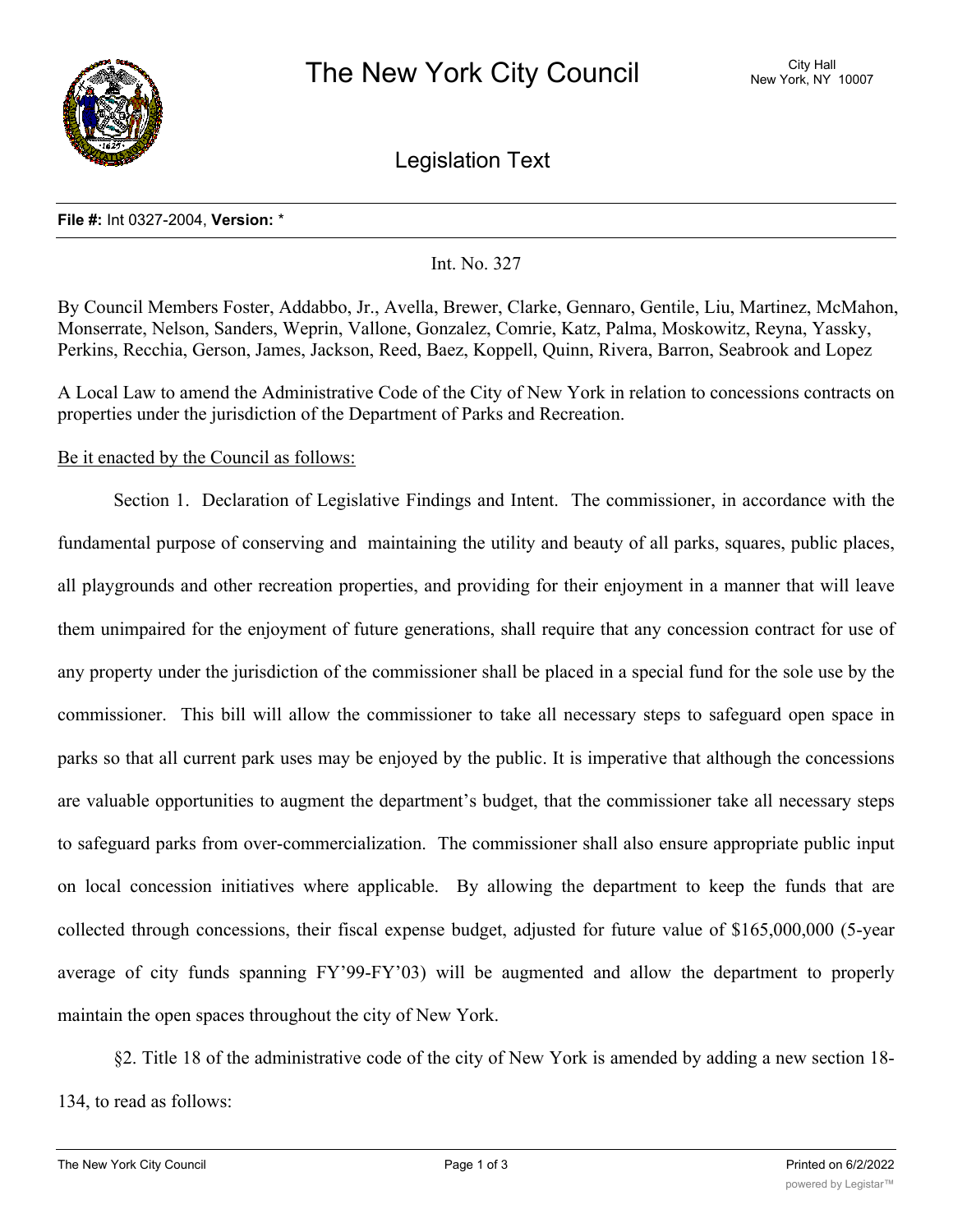#### **File #:** Int 0327-2004, **Version:** \*

§18-134 Concessions on department property. a. There shall be established a special fund, to be known as the New York city parks concession fund, which shall be kept separate from the general fund and consist of monies received through concessions, where such concession is located on department property.

b. The monies deposited in the fund shall be available for expenditure by the commissioner without further appropriation solely to support the operation and maintenance of parks, squares, public places, playgrounds and other properties under the jurisdiction of the commissioner.

c. All monies deposited in the New York city parks concession fund shall remain in such fund until actually expended and shall augment the department's annual expense and capital budgets.

d. Concession fees paid to the city of New York and deposited into the fund shall be a supplement to and shall not in any way be a basis for reducing the department's annual expense and capital budgets.

e. Concession fees paid to the city of New York and deposited into the New York city parks concession fund shall be annually allocated as follows:

(1) One-third of the revenue generated by a concession in a particular park and deposited into the New York city parks concession fund shall be used for the benefit of department properties in the community district in which it was generated in accordance with subdivision b of this section;

(2) Notwithstanding the provisions of paragraph one of this subdivision, where a concession is located within department property that is not wholly contained in a single community district, one-third of the revenue from such concession shall be apportioned among all of the community districts that abut such department property and used in accordance with subdivision b of this section;

(3) The remaining two-thirds of the revenue generated by a particular park and deposited into the New York city parks concession fund shall be available to the commissioner to be used by the commissioner in accordance with subdivision b of this section.

f. The commissioner shall generate and issue a quarterly report to the speaker of the council of the city of New York, the New York city mayor's office of management and budget and the comptroller of the city